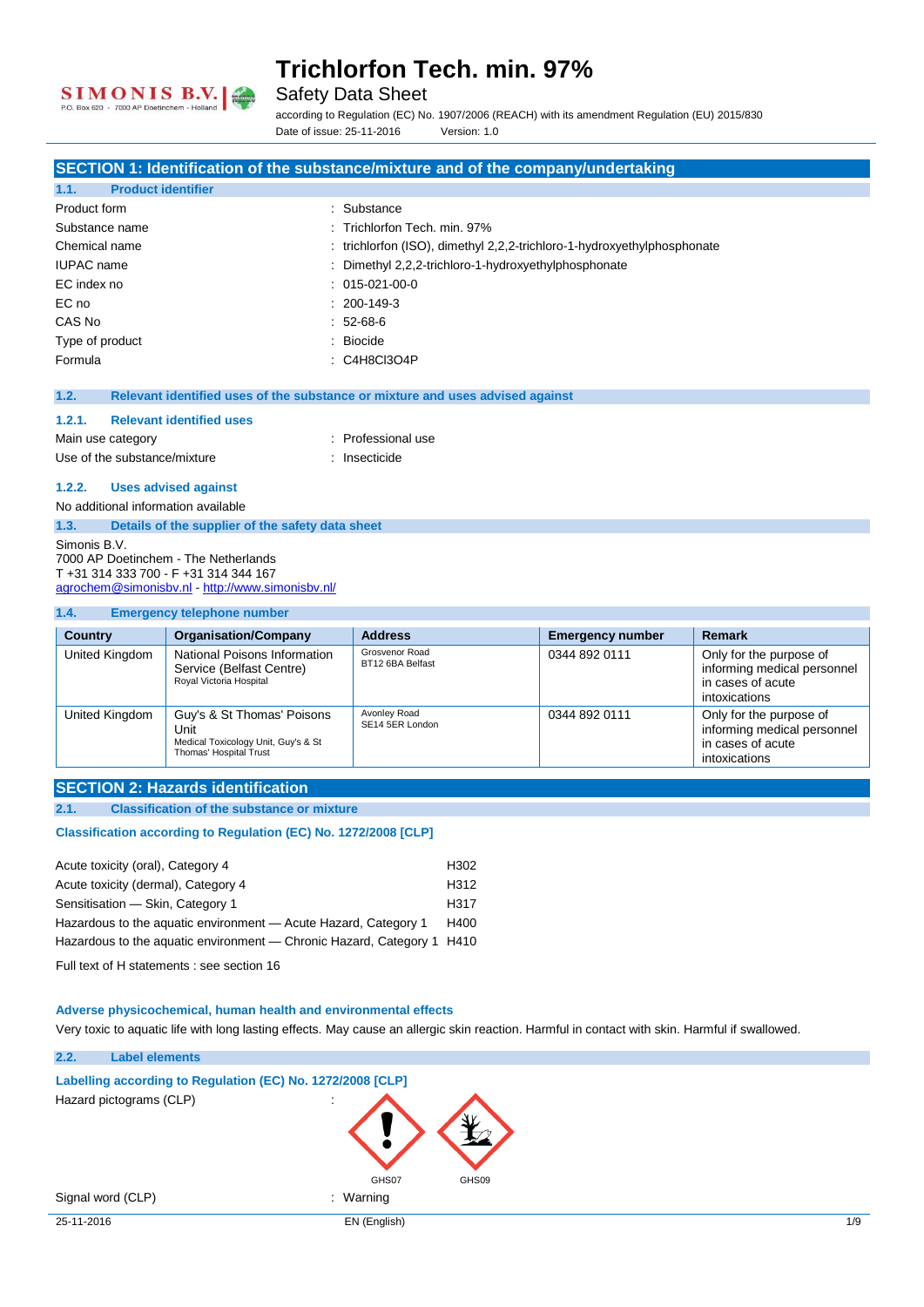## Safety Data Sheet

according to Regulation (EC) No. 1907/2006 (REACH) with its amendment Regulation (EU) 2015/830

| Hazard statements (CLP)        | H302+H312 - Harmful if swallowed or in contact with skin<br>H317 - May cause an allergic skin reaction<br>H410 - Very toxic to aquatic life with long lasting effects                                                                                                                                                                                                                                                                                                                                     |
|--------------------------------|-----------------------------------------------------------------------------------------------------------------------------------------------------------------------------------------------------------------------------------------------------------------------------------------------------------------------------------------------------------------------------------------------------------------------------------------------------------------------------------------------------------|
| Precautionary statements (CLP) | : P261 - Avoid breathing dust<br>P273 - Avoid release to the environment<br>P280 - Wear protective clothing, protective gloves, eye protection, Dust production: dust mask<br>with filter type P2<br>P301+P312 - IF SWALLOWED: Call a POISON CENTER or doctor if you feel unwell<br>P302+P352 - IF ON SKIN: Wash with plenty of soap and water<br>P333+P313 - If skin irritation or rash occurs: Get medical advice/attention<br>P501 - Dispose of contents/container to an approved waste disposal plant |

#### **2.3. Other hazards**

This substance/mixture does not meet the PBT criteria of REACH regulation, annex XIII This substance/mixture does not meet the vPvB criteria of REACH regulation, annex XIII

| <b>SECTION 3: Composition/information on ingredients</b> |                              |  |  |  |
|----------------------------------------------------------|------------------------------|--|--|--|
| 3.1.<br><b>Substances</b>                                |                              |  |  |  |
| Name                                                     | : Trichlorfon Tech. min. 97% |  |  |  |
| CAS No                                                   | $: 52-68-6$                  |  |  |  |
| EC no                                                    | $: 200-149-3$                |  |  |  |
| EC index no                                              | $: 015-021-00-0$             |  |  |  |
|                                                          |                              |  |  |  |

| <b>Name</b>        | <b>Product identifier</b>                                           | $\frac{9}{6}$ | <b>Classification according to</b><br><b>Requlation (EC) No.</b><br>1272/2008 [CLP]                                                                |
|--------------------|---------------------------------------------------------------------|---------------|----------------------------------------------------------------------------------------------------------------------------------------------------|
| <b>Trichlorfon</b> | (CAS No) 52-68-6<br>(EC no) 200-149-3<br>(EC index no) 015-021-00-0 | > 97          | Acute Tox. 4 (Oral), H302<br>Acute Tox. 4 (Dermal), H312<br><b>Skin Sens. 1, H317</b><br>Aquatic Acute 1, H400 (M=1000)<br>Aquatic Chronic 1, H410 |

#### Full text of H-phrases: see section 16

### **3.2. Mixtures**

Not applicable

| <b>SECTION 4: First aid measures</b>                                |                                                                                                                                                                                                                 |
|---------------------------------------------------------------------|-----------------------------------------------------------------------------------------------------------------------------------------------------------------------------------------------------------------|
| <b>Description of first aid measures</b><br>4.1.                    |                                                                                                                                                                                                                 |
| First-aid measures general                                          | Never give anything by mouth to an unconscious person. If you feel unwell, seek medical<br>advice (show the label where possible).                                                                              |
| First-aid measures after inhalation                                 | Remove victim to fresh air and keep at rest in a position comfortable for breathing. Get medical<br>advice/attention if you feel unwell.                                                                        |
| First-aid measures after skin contact                               | Take off contaminated clothing. Wash skin with plenty of water. If skin irritation or rash occurs:<br>Get medical advice/attention.                                                                             |
| First-aid measures after eye contact                                | Immediately flush eyes thoroughly with water for at least 15 minutes. Remove contact lenses, if<br>present and easy to do. Continue rinsing. Obtain medical attention if pain, blinking or redness<br>persists. |
| First-aid measures after ingestion                                  | Rinse mouth. Do not induce vomiting without medical advice. Call a poison center or a doctor if<br>you feel unwell.                                                                                             |
| 4.2.<br>Most important symptoms and effects, both acute and delayed |                                                                                                                                                                                                                 |
| Symptoms/injuries after inhalation                                  | : Harmful if inhaled.                                                                                                                                                                                           |
| Symptoms/injuries after skin contact                                | May be harmful in contact with skin. May cause an allergic skin reaction.                                                                                                                                       |
| Symptoms/injuries after eye contact                                 | May cause eye irritation.                                                                                                                                                                                       |
| Symptoms/injuries after ingestion                                   | : Harmful if swallowed.                                                                                                                                                                                         |
| 4.3.                                                                | Indication of any immediate medical attention and special treatment needed                                                                                                                                      |
| Treat symptomatically.                                              |                                                                                                                                                                                                                 |
| <b>SECTION 5: Firefighting measures</b>                             |                                                                                                                                                                                                                 |
| 5.1.<br><b>Extinguishing media</b>                                  |                                                                                                                                                                                                                 |
| Suitable extinguishing media                                        | : Foam. Dry powder. Carbon dioxide. Water spray. Sand.                                                                                                                                                          |
| Unsuitable extinguishing media                                      | Do not use a heavy water stream.                                                                                                                                                                                |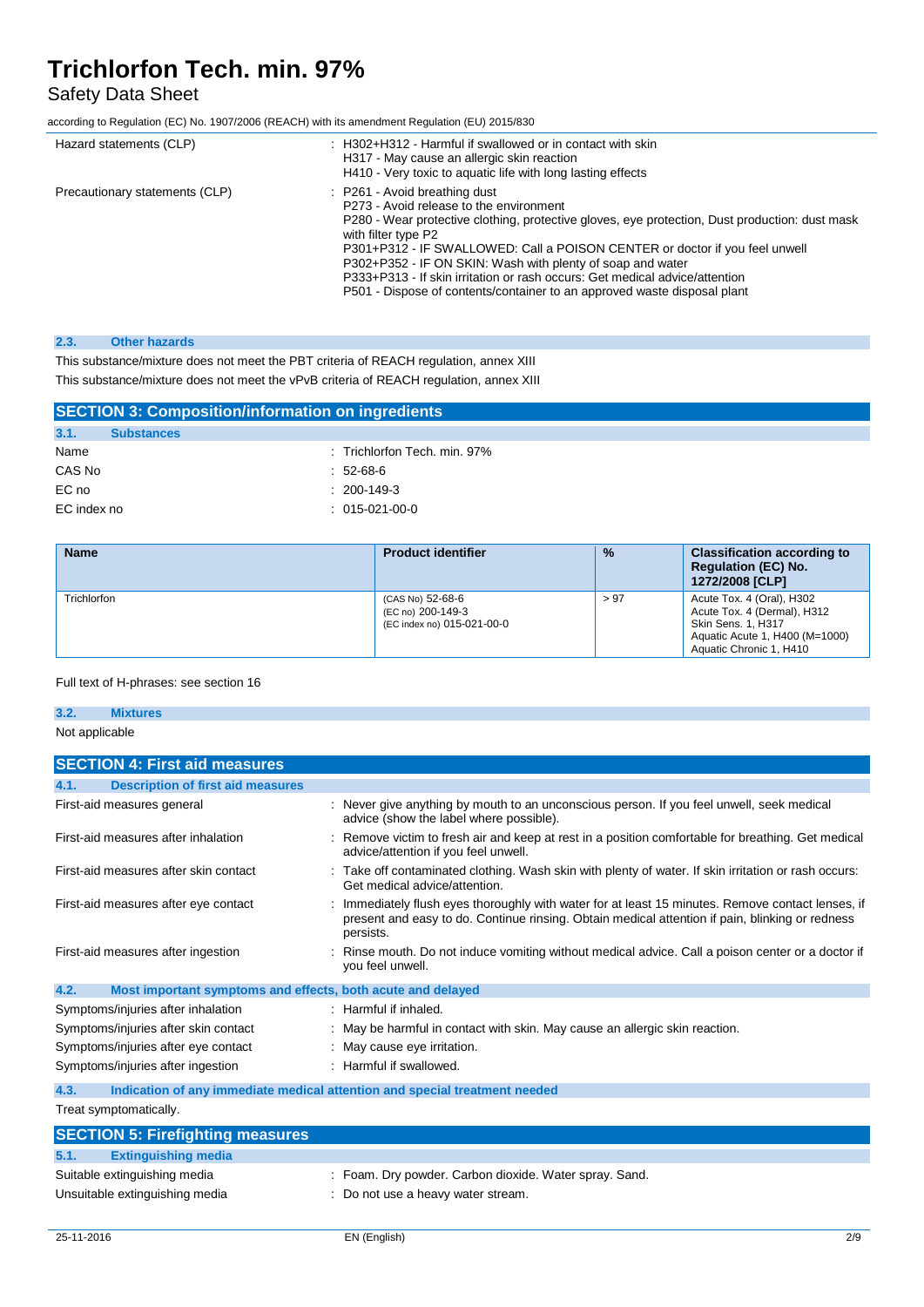Safety Data Sheet

according to Regulation (EC) No. 1907/2006 (REACH) with its amendment Regulation (EU) 2015/830

| 5.2.<br>Special hazards arising from the substance or mixture               |                                                                                                                                                                                                                         |
|-----------------------------------------------------------------------------|-------------------------------------------------------------------------------------------------------------------------------------------------------------------------------------------------------------------------|
| Fire hazard                                                                 | : Non flammable.                                                                                                                                                                                                        |
| <b>Explosion hazard</b>                                                     | No direct explosion hazard.                                                                                                                                                                                             |
| Hazardous decomposition products in case of<br>fire                         | : For further information, refer to section 10 : "Stability and Reactivity".                                                                                                                                            |
| 5.3.<br><b>Advice for firefighters</b>                                      |                                                                                                                                                                                                                         |
| Firefighting instructions                                                   | : Use water spray or fog for cooling exposed containers. Exercise caution when fighting any<br>chemical fire. Prevent fire fighting water from entering the environment.                                                |
| Protection during firefighting                                              | Do not enter fire area without proper protective equipment, including respiratory protection.                                                                                                                           |
| Other information                                                           | Prevent fire fighting water from entering the environment.                                                                                                                                                              |
| <b>SECTION 6: Accidental release measures</b>                               |                                                                                                                                                                                                                         |
| Personal precautions, protective equipment and emergency procedures<br>6.1. |                                                                                                                                                                                                                         |
| 6.1.1.<br>For non-emergency personnel                                       |                                                                                                                                                                                                                         |
| Emergency procedures                                                        | Evacuate unnecessary personnel. Avoid breathing dust. Avoid contact with skin, eyes and<br>clothing.                                                                                                                    |
| 6.1.2.<br>For emergency responders                                          |                                                                                                                                                                                                                         |
| Protective equipment                                                        | Equip cleanup crew with proper protection. For further information refer to section 8 :"<br>Exposure-controls/personal protection".                                                                                     |
| <b>Emergency procedures</b>                                                 | Ventilate area.                                                                                                                                                                                                         |
| 6.2.<br><b>Environmental precautions</b>                                    |                                                                                                                                                                                                                         |
| Do not allow to enter drains or water courses.                              |                                                                                                                                                                                                                         |
| 6.3.<br>Methods and material for containment and cleaning up                |                                                                                                                                                                                                                         |
| For containment                                                             | : Collect spillage.                                                                                                                                                                                                     |
| Methods for cleaning up                                                     | Sweep or shovel spills into appropriate container for disposal.                                                                                                                                                         |
| Other information                                                           | Dispose of materials or solid residues at an authorized site.                                                                                                                                                           |
| 6.4.<br><b>Reference to other sections</b>                                  |                                                                                                                                                                                                                         |
|                                                                             | For further information refer to section 8:" Exposure-controls/personal protection". Concerning disposal elimination after cleaning, see section 13.                                                                    |
| <b>SECTION 7: Handling and storage</b>                                      |                                                                                                                                                                                                                         |
| <b>Precautions for safe handling</b><br>7.1.                                |                                                                                                                                                                                                                         |
| Precautions for safe handling                                               | Ensure good ventilation of the work station. Avoid breathing dust. Do not get in eyes, on skin,<br>or on clothing. Wear personal protective equipment. Concerning personal protective equipment<br>to use, see item 8.  |
| Hygiene measures                                                            | Do not eat, drink or smoke when using this product. Always wash hands after handling the<br>product. Contaminated work clothing should not be allowed out of the workplace. Wash<br>contaminated clothing before reuse. |
| 7.2.<br>Conditions for safe storage, including any incompatibilities        |                                                                                                                                                                                                                         |
| Storage conditions                                                          | Keep only in the original container in a cool well ventilated place. Keep container closed when<br>not in use.                                                                                                          |
| Incompatible products                                                       | Strong bases. Strong acids. Strong oxidation agent.                                                                                                                                                                     |
| Heat and ignition sources                                                   | Keep away from heat and direct sunlight.                                                                                                                                                                                |
| 7.3.<br><b>Specific end use(s)</b>                                          |                                                                                                                                                                                                                         |
| Insecticide.                                                                |                                                                                                                                                                                                                         |
| <b>SECTION 8: Exposure controls/personal protection</b>                     |                                                                                                                                                                                                                         |
| 8.1.<br><b>Control parameters</b>                                           |                                                                                                                                                                                                                         |

No additional information available

#### **8.2. Exposure controls**

#### **Appropriate engineering controls:**

Ensure good ventilation of the work station.

#### **Personal protective equipment:**

Protective clothing. Gloves. Safety glasses. Dust production: dust mask with filter type P2.

#### **Hand protection:**

Wear suitable gloves resistant to chemical penetration. Chemical resistant gloves (according to European standard NF EN 374 or equivalent)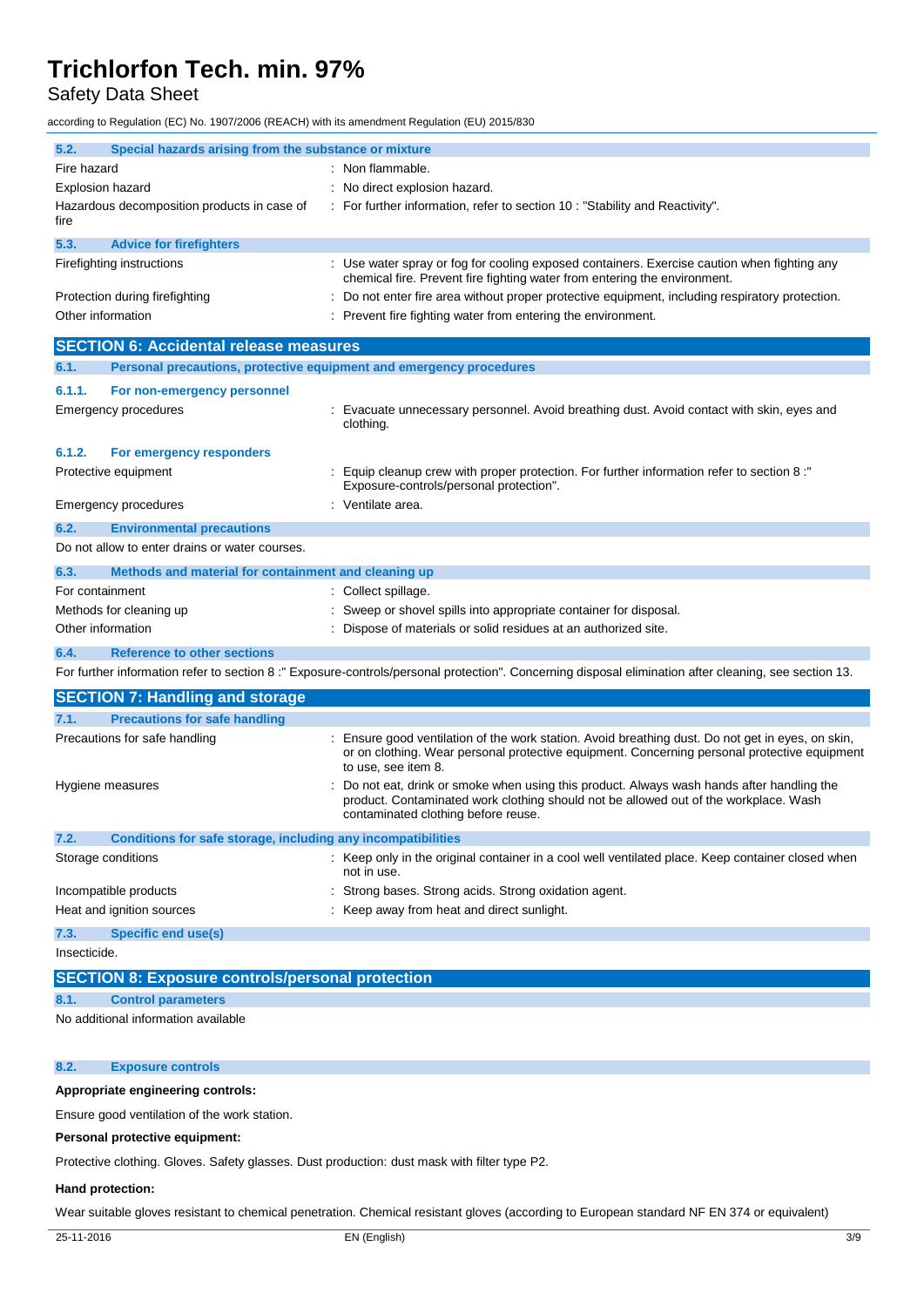### Safety Data Sheet

according to Regulation (EC) No. 1907/2006 (REACH) with its amendment Regulation (EU) 2015/830

| Type | <b>Material</b>            | Permeation             | Thickness (mm)      | Penetration | Standard      |
|------|----------------------------|------------------------|---------------------|-------------|---------------|
|      | Polvvinvlchloride<br>(PVC) | $6$ ( $>$ 480 minutes) | <b>In -</b><br>IU.I |             | <b>EN 374</b> |

**Eye protection:**

Safety glasses. DIN EN 166

#### **Skin and body protection:**

Wear suitable protective clothing. CEN : EN 340; EN 369; EN 465

#### **Respiratory protection:**

#### Wear respiratory protection

| <b>Device</b> | <b>Filter type</b> | <b>Condition</b>                                   | <b>Standard</b> |
|---------------|--------------------|----------------------------------------------------|-----------------|
| Dust mask     | (FFP2)             | Dust protection, Protection for<br>Solid particles | <b>EN 143</b>   |



#### **Environmental exposure controls:**

Avoid release to the environment.

#### **Other information:**

Do not eat, drink or smoke during use.

| <b>SECTION 9: Physical and chemical properties</b>            |                                     |
|---------------------------------------------------------------|-------------------------------------|
| Information on basic physical and chemical properties<br>9.1. |                                     |
| Physical state                                                | Solid                               |
| Appearance                                                    | Powder.                             |
| Molecular mass                                                | 257,4 g/mol                         |
| Colour                                                        | Off-white.                          |
| Odour                                                         | characteristic.                     |
| Odour threshold                                               | No data available                   |
| рH                                                            | $5 - 9$                             |
| Relative evaporation rate (butylacetate=1)                    | No data available                   |
| Melting point                                                 | No data available                   |
| Freezing point                                                | No data available                   |
| Boiling point                                                 | No data available                   |
| Flash point                                                   | No data available                   |
| Auto-ignition temperature                                     | No data available                   |
| Decomposition temperature                                     | No data available                   |
| Flammability (solid, gas)                                     | No data available                   |
| Vapour pressure                                               | No data available                   |
| Relative vapour density at 20 °C                              | No data available                   |
| Relative density                                              | 1,73 20°C                           |
| Solubility                                                    | Soluble in water.<br>Water: 120 g/l |
| Log Pow                                                       | No data available                   |
| Viscosity, kinematic                                          | No data available                   |
| Viscosity, dynamic                                            | No data available                   |
| <b>Explosive properties</b>                                   | No data available                   |
| Oxidising properties                                          | No data available                   |
| <b>Explosive limits</b>                                       | No data available                   |
| 9.2.<br><b>Other information</b>                              |                                     |

### No additional information available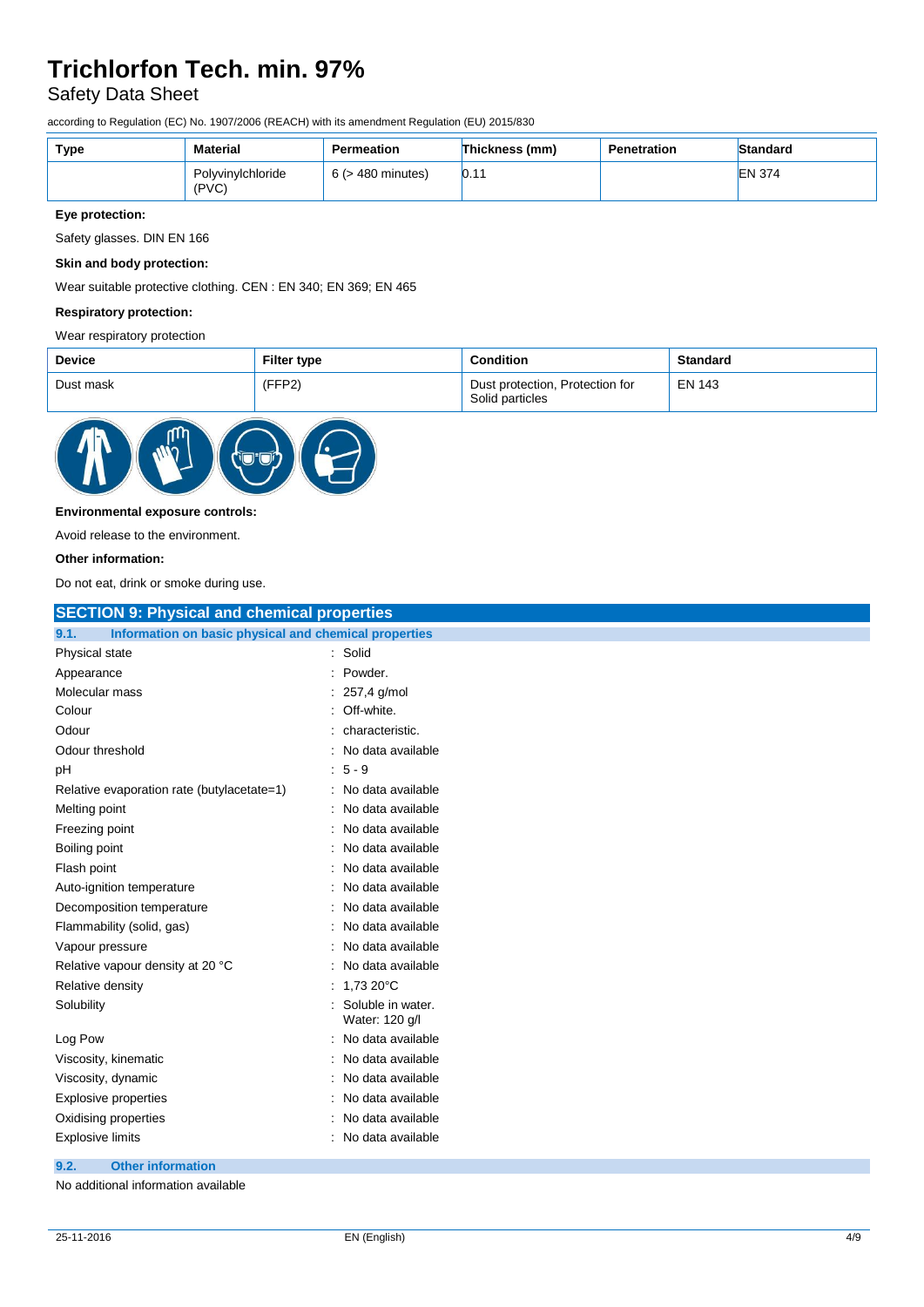### Safety Data Sheet

according to Regulation (EC) No. 1907/2006 (REACH) with its amendment Regulation (EU) 2015/830

|                | <b>SECTION 10: Stability and reactivity</b>         |                                                                   |
|----------------|-----------------------------------------------------|-------------------------------------------------------------------|
| 10.1.          | <b>Reactivity</b>                                   |                                                                   |
|                | Stable under normal conditions of use.              |                                                                   |
| 10.2.          | <b>Chemical stability</b>                           |                                                                   |
|                | Stable under normal conditions.                     |                                                                   |
| 10.3.          | <b>Possibility of hazardous reactions</b>           |                                                                   |
|                | No dangerous reactions known.                       |                                                                   |
| 10.4.          | <b>Conditions to avoid</b>                          |                                                                   |
|                | Keep away from heat and direct sunlight.            |                                                                   |
| 10.5.          | <b>Incompatible materials</b>                       |                                                                   |
|                | Strong acids. Strong bases. Strong oxidation agent. |                                                                   |
| 10.6.          | <b>Hazardous decomposition products</b>             |                                                                   |
|                | Combustion generates: Carbon oxides (CO, CO2).      |                                                                   |
|                | <b>SECTION 11: Toxicological information</b>        |                                                                   |
| 11.1.          | Information on toxicological effects                |                                                                   |
| Acute toxicity |                                                     | Oral: Harmful if swallowed. Dermal: Harmful in contact with skin. |

| Trichlorfon (52-68-6)             |                                        |
|-----------------------------------|----------------------------------------|
| LD50 oral rat                     | 250 mg/kg                              |
| LC50 inhalation rat (mg/l)        | $> 2.3$ mg/l                           |
| Skin corrosion/irritation         | : Not classified                       |
|                                   | $pH: 5 - 9$                            |
| Serious eye damage/irritation     | : Not classified                       |
|                                   | $pH: 5 - 9$                            |
| Respiratory or skin sensitisation | : May cause an allergic skin reaction. |
| Germ cell mutagenicity            | : Not classified                       |
| Carcinogenicity                   | : Not classified                       |
| Reproductive toxicity             | : Not classified                       |
| STOT-single exposure              | : Not classified                       |
| STOT-repeated exposure            | : Not classified                       |
| Aspiration hazard                 | Not classified<br>t.                   |

| <b>SECTION 12: Ecological information</b>          |                                                                                        |     |
|----------------------------------------------------|----------------------------------------------------------------------------------------|-----|
| 12.1.<br><b>Toxicity</b>                           |                                                                                        |     |
| Ecology - general                                  | : Very toxic to aquatic life with long lasting effects.                                |     |
| Trichlorfon (52-68-6)                              |                                                                                        |     |
| LC50 fishes 1                                      | 0,7 Oncorhynchus mykiss                                                                |     |
| LC50 fish 2                                        | 0.52 Leuciscus idus                                                                    |     |
| EC50 Daphnia 1                                     | 0,00096 mg/l                                                                           |     |
| EC50 72h algae (1)                                 | > 10 mg/l Scenedesmus subspicatus                                                      |     |
| 12.2.<br><b>Persistence and degradability</b>      |                                                                                        |     |
| No additional information available                |                                                                                        |     |
| 12.3.<br><b>Bioaccumulative potential</b>          |                                                                                        |     |
| No additional information available                |                                                                                        |     |
| 12.4.<br><b>Mobility in soil</b>                   |                                                                                        |     |
| No additional information available                |                                                                                        |     |
| 12.5.<br><b>Results of PBT and vPvB assessment</b> |                                                                                        |     |
| Trichlorfon Tech. min. 97% (52-68-6)               |                                                                                        |     |
|                                                    | This substance/mixture does not meet the PBT criteria of REACH regulation, annex XIII  |     |
|                                                    | This substance/mixture does not meet the vPvB criteria of REACH regulation, annex XIII |     |
| 12.6.<br><b>Other adverse effects</b>              |                                                                                        |     |
| Additional information                             | : Avoid release to the environment                                                     |     |
| 25-11-2016                                         | EN (English)                                                                           | 5/9 |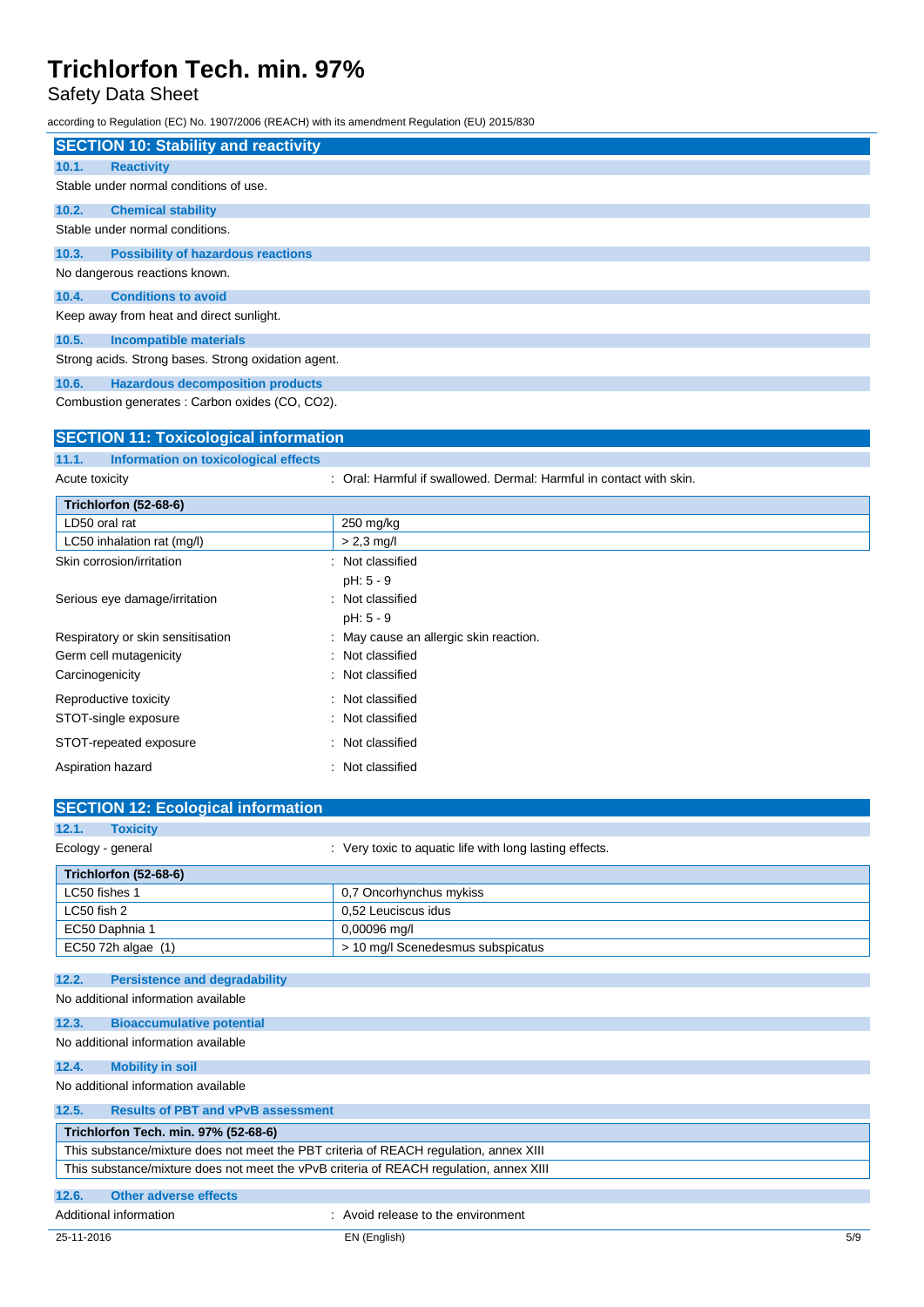### Safety Data Sheet

according to Regulation (EC) No. 1907/2006 (REACH) with its amendment Regulation (EU) 2015/830

| <b>SECTION 13: Disposal considerations</b> |                                                                                                         |  |  |
|--------------------------------------------|---------------------------------------------------------------------------------------------------------|--|--|
| <b>Waste treatment methods</b><br>13.1.    |                                                                                                         |  |  |
| Waste treatment methods                    | Incinerate at a licensed installation.                                                                  |  |  |
| Product/Packaging disposal recommendations | Dispose in a safe manner in accordance with local/national regulations.                                 |  |  |
| Additional information                     | Empty containers should be taken for recycle, recovery or waste in accordance with local<br>regulation. |  |  |
| Ecology - waste materials                  | : Avoid release to the environment.                                                                     |  |  |

### **SECTION 14: Transport information**

In accordance with ADR / RID / IMDG / IATA / ADN

| <b>ADR</b>                                                                                                                                                                                                                                                                                                                    | <b>IMDG</b>                                                                | <b>IATA</b>                                                                                                                             | <b>ADN</b>                                                                                                                              | <b>RID</b>                                                                                                                              |
|-------------------------------------------------------------------------------------------------------------------------------------------------------------------------------------------------------------------------------------------------------------------------------------------------------------------------------|----------------------------------------------------------------------------|-----------------------------------------------------------------------------------------------------------------------------------------|-----------------------------------------------------------------------------------------------------------------------------------------|-----------------------------------------------------------------------------------------------------------------------------------------|
| <b>UN number</b><br>14.1.                                                                                                                                                                                                                                                                                                     |                                                                            |                                                                                                                                         |                                                                                                                                         |                                                                                                                                         |
| 2783                                                                                                                                                                                                                                                                                                                          | 2783                                                                       | 2783                                                                                                                                    | 2783                                                                                                                                    | 2783                                                                                                                                    |
| 14.2.<br><b>UN proper shipping name</b>                                                                                                                                                                                                                                                                                       |                                                                            |                                                                                                                                         |                                                                                                                                         |                                                                                                                                         |
| <b>ORGANOPHOSPHORUS</b><br>PESTICIDE, SOLID,<br><b>TOXIC (Trichlorfon)</b>                                                                                                                                                                                                                                                    | <b>ORGANOPHOSPHORUS</b><br>PESTICIDE, SOLID,<br><b>TOXIC (Trichlorfon)</b> | <b>ORGANOPHOSPHORUS</b><br>PESTICIDE, SOLID,<br><b>TOXIC (Trichlorfon)</b>                                                              | <b>ORGANOPHOSPHORUS</b><br>PESTICIDE, SOLID,<br><b>TOXIC (Trichlorfon)</b>                                                              | <b>ORGANOPHOSPHORUS</b><br>PESTICIDE, SOLID,<br><b>TOXIC (Trichlorfon)</b>                                                              |
| <b>Transport document description</b>                                                                                                                                                                                                                                                                                         |                                                                            |                                                                                                                                         |                                                                                                                                         |                                                                                                                                         |
| <b>UN 2783</b><br><b>UN 2783</b><br><b>ORGANOPHOSPHORUS</b><br><b>ORGANOPHOSPHORUS</b><br>PESTICIDE, SOLID,<br>PESTICIDE, SOLID,<br>TOXIC (Trichlorfon), 6.1,<br>TOXIC (Trichlorfon), 6.1,<br><b>III. MARINE</b><br>III, (E),<br><b>ENVIRONMENTALLY</b><br>POLLUTANT/ENVIRONM<br><b>HAZARDOUS</b><br><b>ENTALLY HAZARDOUS</b> |                                                                            | <b>UN 2783</b><br><b>ORGANOPHOSPHORUS</b><br>PESTICIDE, SOLID,<br>TOXIC (Trichlorfon), 6.1,<br>III, ENVIRONMENTALLY<br><b>HAZARDOUS</b> | <b>UN 2783</b><br><b>ORGANOPHOSPHORUS</b><br>PESTICIDE, SOLID,<br>TOXIC (Trichlorfon), 6.1,<br>III, ENVIRONMENTALLY<br><b>HAZARDOUS</b> | <b>UN 2783</b><br><b>ORGANOPHOSPHORUS</b><br>PESTICIDE, SOLID,<br>TOXIC (Trichlorfon), 6.1,<br>III, ENVIRONMENTALLY<br><b>HAZARDOUS</b> |
| 14.3.<br><b>Transport hazard class(es)</b>                                                                                                                                                                                                                                                                                    |                                                                            |                                                                                                                                         |                                                                                                                                         |                                                                                                                                         |
| 6.1                                                                                                                                                                                                                                                                                                                           | 6.1                                                                        | 6.1                                                                                                                                     | 6.1                                                                                                                                     | 6.1                                                                                                                                     |
|                                                                                                                                                                                                                                                                                                                               |                                                                            |                                                                                                                                         |                                                                                                                                         |                                                                                                                                         |
| 14.4.<br><b>Packing group</b>                                                                                                                                                                                                                                                                                                 |                                                                            |                                                                                                                                         |                                                                                                                                         |                                                                                                                                         |
| Ш                                                                                                                                                                                                                                                                                                                             | $\mathbf{H}$                                                               | Ш                                                                                                                                       | $\mathbf{III}$                                                                                                                          | Ш                                                                                                                                       |
| <b>Environmental hazards</b><br>14.5.                                                                                                                                                                                                                                                                                         |                                                                            |                                                                                                                                         |                                                                                                                                         |                                                                                                                                         |
| Dangerous for the<br>environment: Yes                                                                                                                                                                                                                                                                                         | Dangerous for the<br>environment: Yes<br>Marine pollutant: Yes             | Dangerous for the<br>environment: Yes                                                                                                   | Dangerous for the<br>environment: Yes                                                                                                   | Dangerous for the<br>environment: Yes                                                                                                   |
|                                                                                                                                                                                                                                                                                                                               | No supplementary information available                                     |                                                                                                                                         |                                                                                                                                         |                                                                                                                                         |

### **14.6. Special precautions for user**

|  |  |  | - Overland transport |  |
|--|--|--|----------------------|--|
|--|--|--|----------------------|--|

| 25-11-2016                                                                 | EN (English)              | 6/9 |
|----------------------------------------------------------------------------|---------------------------|-----|
| Hazard identification number (Kemler No.)                                  | : 60                      |     |
| Special provisions for carriage - Operation<br>(ADR)                       | : S9                      |     |
| Special provisions for carriage - Loading,<br>unloading and handling (ADR) | : CV13, CV28              |     |
| Special provisions for carriage - Bulk (ADR)                               | $:$ VC1, VC2, AP7         |     |
| Transport category (ADR)                                                   | $\therefore$ 2            |     |
| Vehicle for tank carriage                                                  | : AT                      |     |
| Tank special provisions (ADR)                                              | : TU15, TE19              |     |
| Tank code (ADR)                                                            | : SGAH, L4BH              |     |
| Portable tank and bulk container special<br>provisions (ADR)               | : TP33                    |     |
| Portable tank and bulk container instructions<br>(ADR)                     | $:$ T1                    |     |
| Mixed packing provisions (ADR)                                             | : MP10                    |     |
| Packing instructions (ADR)                                                 | : P002, IBC08, LP02, R001 |     |
| Excepted quantities (ADR)                                                  | $\therefore$ E1           |     |
| Limited quantities (ADR)                                                   | : 5kg                     |     |
| Special provisions (ADR)                                                   | : 61, 274, 648            |     |
| Classification code (ADR)                                                  | : T7                      |     |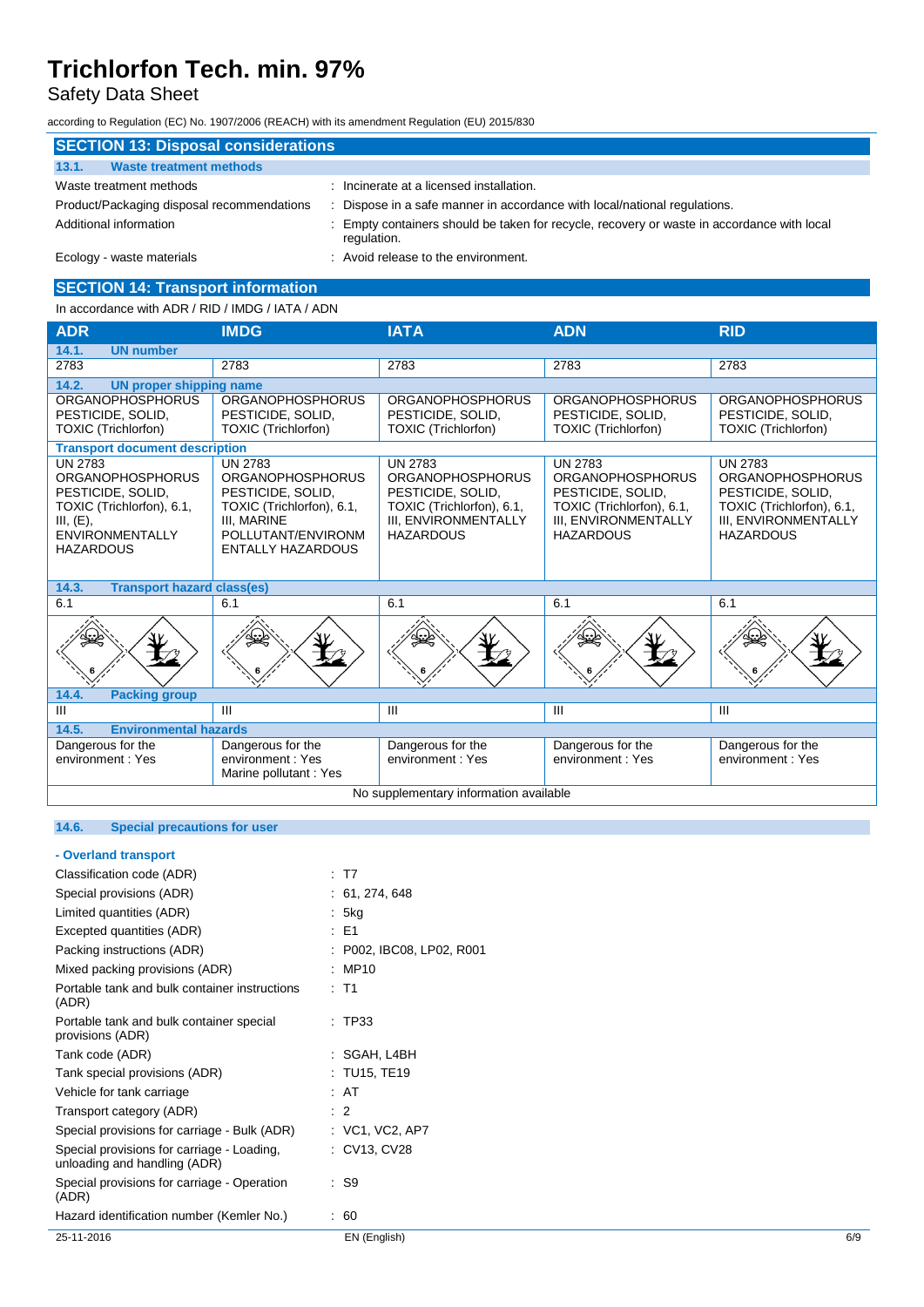Safety Data Sheet

according to Regulation (EC) No. 1907/2006 (REACH) with its amendment Regulation (EU) 2015/830

| Orange plates                                                | 60                                                                                                                    |
|--------------------------------------------------------------|-----------------------------------------------------------------------------------------------------------------------|
|                                                              |                                                                                                                       |
|                                                              | 2783                                                                                                                  |
| Tunnel restriction code (ADR)                                | $\therefore$ E                                                                                                        |
| EAC code                                                     | $\therefore$ 2X                                                                                                       |
| - Transport by sea                                           |                                                                                                                       |
| Special provisions (IMDG)                                    | : 61, 223, 274                                                                                                        |
| Limited quantities (IMDG)                                    | $5$ kg                                                                                                                |
| Excepted quantities (IMDG)                                   | : E1                                                                                                                  |
| Packing instructions (IMDG)                                  | : P002, LP02                                                                                                          |
| IBC packing instructions (IMDG)                              | $\therefore$ IBC08                                                                                                    |
| IBC special provisions (IMDG)                                | $\therefore$ B3                                                                                                       |
| Tank instructions (IMDG)                                     | $\therefore$ T1                                                                                                       |
| Tank special provisions (IMDG)                               | : TP33                                                                                                                |
| EmS-No. (Fire)                                               | : F-A                                                                                                                 |
|                                                              | $: S-A$                                                                                                               |
| EmS-No. (Spillage)                                           |                                                                                                                       |
| Stowage category (IMDG)                                      | $\therefore$ A<br>$:$ SW2                                                                                             |
| Stowage and handling (IMDG)                                  |                                                                                                                       |
| Properties and observations (IMDG)                           | : Solid pesticides present a very wide range of toxic hazard. Toxic if swallowed, by skin contact<br>or by inhalation |
| MFAG-No                                                      | : 152                                                                                                                 |
| - Air transport                                              |                                                                                                                       |
| PCA Excepted quantities (IATA)                               | $\pm$ E1                                                                                                              |
| PCA Limited quantities (IATA)                                | : Y645                                                                                                                |
| PCA limited quantity max net quantity (IATA)                 | : 10kg                                                                                                                |
| PCA packing instructions (IATA)                              | .670                                                                                                                  |
| PCA max net quantity (IATA)                                  | : 100kg                                                                                                               |
| CAO packing instructions (IATA)                              | : 677                                                                                                                 |
| CAO max net quantity (IATA)                                  | : 200kg                                                                                                               |
| Special provisions (IATA)                                    | : $A3, A5$                                                                                                            |
| ERG code (IATA)                                              | : 6L                                                                                                                  |
| - Inland waterway transport                                  |                                                                                                                       |
| Classification code (ADN)                                    | $\therefore$ T7                                                                                                       |
| Special provisions (ADN)                                     | : 61, 274, 648, 802                                                                                                   |
| Limited quantities (ADN)                                     | : 5 kg                                                                                                                |
| Excepted quantities (ADN)                                    | $\therefore$ E1                                                                                                       |
| Equipment required (ADN)                                     | $:$ PP, EP                                                                                                            |
| Number of blue cones/lights (ADN)                            | $\therefore$ 0                                                                                                        |
| - Rail transport                                             |                                                                                                                       |
| Classification code (RID)                                    | $\cdot$ T7                                                                                                            |
| Special provisions (RID)                                     | : 61, 274, 648                                                                                                        |
| Limited quantities (RID)                                     | : 5kg                                                                                                                 |
| Excepted quantities (RID)                                    | $\therefore$ E1                                                                                                       |
| Packing instructions (RID)                                   | : P002, IBC08, LP02, R001                                                                                             |
| Special packing provisions (RID)                             | $\cdot$ B3                                                                                                            |
| Mixed packing provisions (RID)                               | : MP10                                                                                                                |
| Portable tank and bulk container instructions<br>(RID)       | : T1                                                                                                                  |
| Portable tank and bulk container special<br>provisions (RID) | : TP33                                                                                                                |
| Tank codes for RID tanks (RID)                               | : SGAH, L4BH                                                                                                          |
| Special provisions for RID tanks (RID)                       | : TU15                                                                                                                |
| Transport category (RID)                                     | $\therefore$ 2                                                                                                        |
| Special provisions for carriage - Bulk (RID)                 | : VC1, VC2, AP7                                                                                                       |
|                                                              |                                                                                                                       |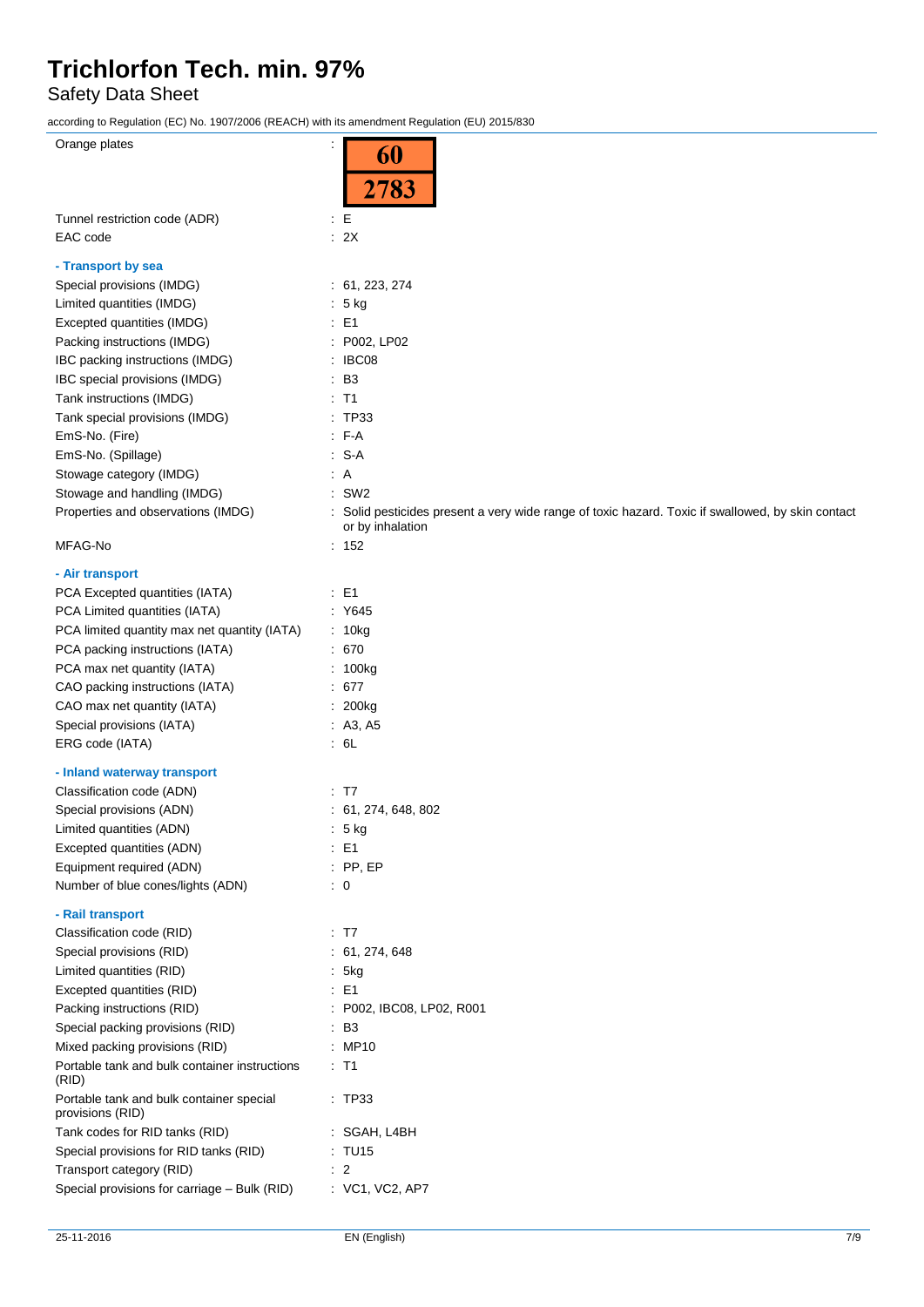### Safety Data Sheet

according to Regulation (EC) No. 1907/2006 (REACH) with its amendment Regulation (EU) 2015/830

|                | Special provisions for carriage - Loading.<br>unloading and handling (RID) |  | : CW13, CW28, CW31                                                                             |
|----------------|----------------------------------------------------------------------------|--|------------------------------------------------------------------------------------------------|
|                | Colis express (express parcels) (RID)                                      |  | $\therefore$ CE11, CE12                                                                        |
|                | Hazard identification number (RID)                                         |  | $\therefore 60$                                                                                |
| 14.7.          | Transport in bulk according to Annex II of Marpol and the IBC Code         |  |                                                                                                |
| Not applicable |                                                                            |  |                                                                                                |
|                | <b>SECTION 15: Regulatory information</b>                                  |  |                                                                                                |
| 15.1.          |                                                                            |  | Safety, health and environmental regulations/legislation specific for the substance or mixture |
| 15.1.1.        | <b>EU-Regulations</b>                                                      |  |                                                                                                |

No REACH Annex XVII restrictions

Trichlorfon Tech. min. 97% is not on the REACH Candidate List Trichlorfon Tech. min. 97% is not on the REACH Annex XIV List

Type of product (Biocide) 18 - Insecticides, acaricides and products to control other arthropods

Seveso Information : E1 Hazardous to the Aquatic Environment in Category Acute 1 or Chronic 1

#### **15.1.2. National regulations**

No additional information available

#### **15.2. Chemical safety assessment**

No chemical safety assessment has been carried out

#### **SECTION 16: Other information**

| Abbreviations and acronyms: |                                                                                                   |  |  |
|-----------------------------|---------------------------------------------------------------------------------------------------|--|--|
| <b>SDS</b>                  | Safety Data Sheet                                                                                 |  |  |
| <b>CLP</b>                  | Classification Labelling Packaging Regulation; Regulation (EC) No 1272/2008                       |  |  |
| <b>REACH</b>                | Registration, Evaluation, Authorisation and Restriction of Chemicals Regulation (EC) No 1907/2006 |  |  |
| <b>PBT</b>                  | Persistent Bioaccumulative Toxic                                                                  |  |  |
| vPvB                        | Very Persistent and Very Bioaccumulative                                                          |  |  |
| <b>ADN</b>                  | European Agreement concerning the International Carriage of Dangerous Goods by Inland Waterways   |  |  |
| <b>ADR</b>                  | European Agreement concerning the International Carriage of Dangerous Goods by Road               |  |  |
| <b>IATA</b>                 | International Air Transport Association                                                           |  |  |
| <b>IMDG</b>                 | International Maritime Dangerous Goods                                                            |  |  |
| <b>RID</b>                  | Regulations concerning the International Carriage of Dangerous Goods by Rail                      |  |  |
| <b>LC50</b>                 | Median lethal concentration                                                                       |  |  |
| LD50                        | Median lethal dose                                                                                |  |  |
| CAS                         | CAS (Chemical Abstracts Service) number                                                           |  |  |
|                             | EG-nr.: EINECS- en ELINCS-number                                                                  |  |  |
|                             | EINECS: European Inventory of Existing Commercial Substances                                      |  |  |
| <b>NOEC</b>                 | No-Observed Effect Concentration                                                                  |  |  |
|                             | STOT: Specific Target Organ Toxicity                                                              |  |  |
| <b>PNEC</b>                 | <b>Predicted No-Effect Concentration</b>                                                          |  |  |
|                             | <b>PEC: Predicted Environmental Concentration</b>                                                 |  |  |
|                             | OEL: Occupational Exposure Limit                                                                  |  |  |
|                             | $- - - - - - - - - - -$                                                                           |  |  |

#### Data sources : according to Regulation (EC) No. 1907/2006 (REACH) with its amendment Regulation (EU) 2015/830.

Other information : REACH Disclaimer:

This information is based on current knowledge. Consistency of data in the SDS with CSR is considered, as far as the information is available at the time of compilation (cfr Revision date and Version number). DISCLAIMER OF LIABILITY The information in this SDS was obtained from sources which we believe are reliable. However, the information is provided without any warranty, express or implied, regarding its correctness. The conditions or methods of handling, storage, use or disposal of the product are beyond our control and may be beyond our knowledge. For this and other reasons, we do not assume responsibility and expressly disclaim liability for loss, damage or expense arising out of or in any way connected with the handling, storage, use or disposal of the product. This SDS was prepared and is to be used only for this product. If the product is used as a component in another product, this SDS information may not be applicable.

Full text of H- and EUH-statements:

25-11-2016 EN (English) 8/9 Acute Tox. 4 (Dermal) Acute toxicity (dermal), Category 4